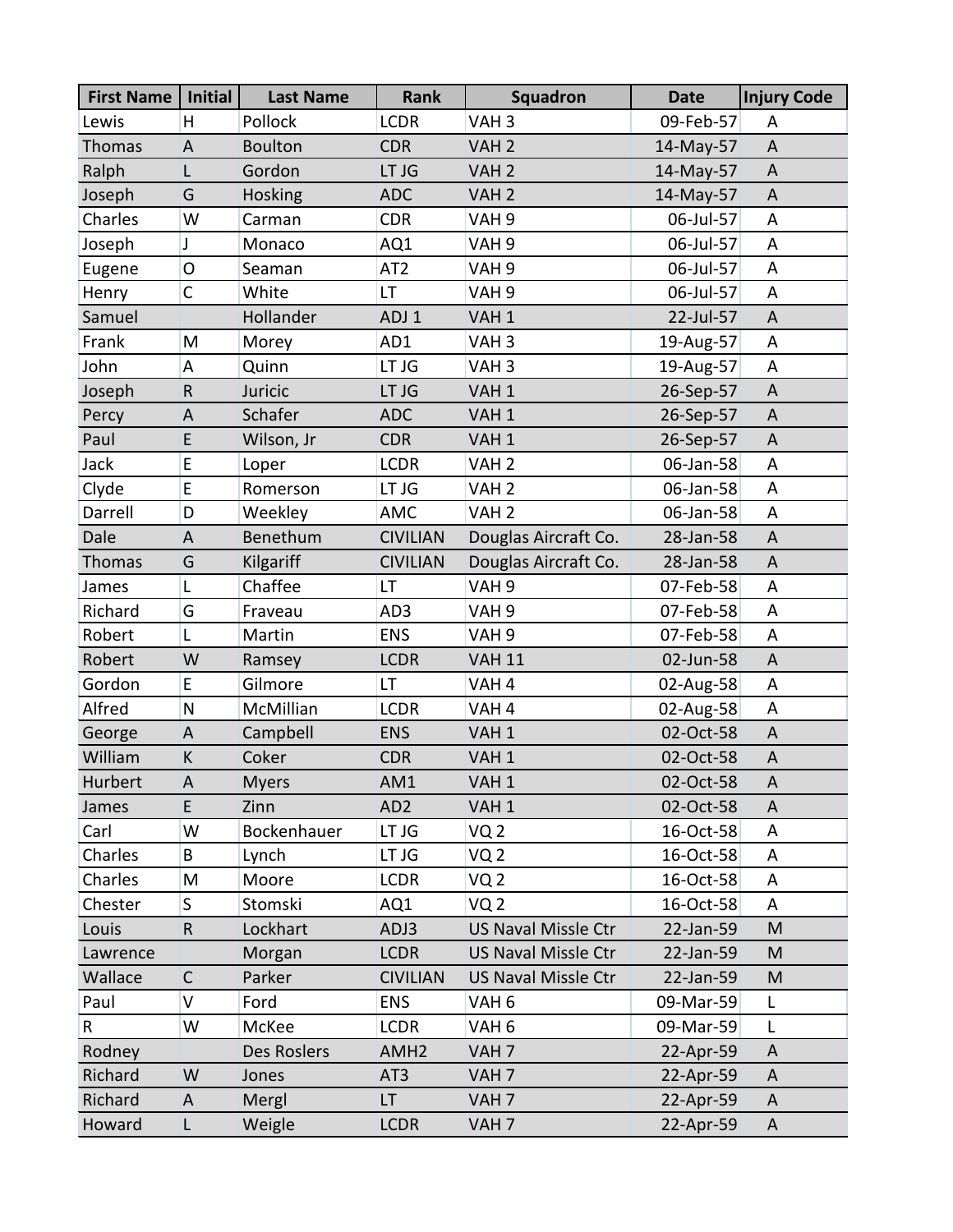| Lawrence       | A            | Coburn            | AT1              | VQ <sub>1</sub>   | 28-May-59 | A            |
|----------------|--------------|-------------------|------------------|-------------------|-----------|--------------|
| Benton         | W            | Decker, Jr        | <b>LCDR</b>      | VQ <sub>1</sub>   | 28-May-59 | A            |
| Allan          | F            | deWitt            | LT JG            | VQ <sub>1</sub>   | 28-May-59 | A            |
| Charles        | F            | <b>Stickels</b>   | AT <sub>2</sub>  | VQ <sub>1</sub>   | 28-May-59 | A            |
| Robert         | H            | Golden            | LT JG            | VAH <sub>1</sub>  | 19-Jun-59 | $\mathsf{A}$ |
| George         | J            | <b>McWilliams</b> | LT JG            | VAH <sub>1</sub>  | 19-Jun-59 | A            |
| <b>Buckley</b> | D            | Price             | AMH <sub>2</sub> | VAH <sub>6</sub>  | 30-Jun-59 | A            |
| Donald         | R            | Sand              | <b>ATC</b>       | VAH <sub>6</sub>  | 30-Jun-59 | A            |
| Jeffrey        | K            | Stillman          | LT               | VAH <sub>6</sub>  | 30-Jun-59 | A            |
| John           | B            | Sangster          | <b>LCDR</b>      | VAH <sub>1</sub>  | 26-Aug-59 | A            |
| Gerald         | G            | Atkinson          | LT JG            | VAH <sub>2</sub>  | 18-Sep-59 | A            |
| Charles        | L            | Ray               | AMH <sub>2</sub> | VAH <sub>2</sub>  | 18-Sep-59 | A            |
| Joseph         | D            | Dulany            | AM1              | VQ <sub>1</sub>   | 27-Nov-59 | M            |
| Donald         | L            | Schillinger       | LT JG            | VQ <sub>1</sub>   | 27-Nov-59 | M            |
| Francis        | J            | Suhure            | <b>CDR</b>       | VQ <sub>1</sub>   | 27-Nov-59 | M            |
| Robert         | $\mathsf{C}$ | Taylor            | AD1              | VQ <sub>1</sub>   | 27-Nov-59 | M            |
| R              | L            | McGrane           | <b>ENS</b>       | <b>VAH 123</b>    | 04-Jan-60 | A            |
| L              | D            | Messenger         | ADJ3             | <b>VAH 123</b>    | 04-Jan-60 | A            |
| ${\sf R}$      | А            | Miller            | LT               | <b>VAH 123</b>    | 04-Jan-60 | A            |
| J              | $\mathsf{C}$ | Rennolds          | LT JG            | <b>VAH 123</b>    | 04-Jan-60 | A            |
| Gene           | E            | Dotson            | LT               | <b>VAP 62</b>     | 24-Feb-60 | M            |
| Charles        | A            | Faulkner          | LT JG            | <b>VAP 62</b>     | 24-Feb-60 | M            |
| Stewart        | E            | Jackson           | AQ <sub>2</sub>  | VAH <sub>2</sub>  | 26-Mar-60 | A            |
| Charles        | $\mathsf{S}$ | Porter            | <b>CDR</b>       | VAH <sub>2</sub>  | 26-Mar-60 | A            |
| Louis          | M            | <b>Beverly</b>    | LT JG            | VAH 5 (tad VAH 3) | 18-May-60 | A            |
| Harry          | A            | Lackey            | LT               | VAH 5 (tad VAH 3) | 18-May-60 | A            |
| Glenn          | A            | Limbert           | AD <sub>2</sub>  | VAH 5 (tad VAH 3) | 18-May-60 | A            |
| Howard         | B            | Moore             | <b>LCDR</b>      | VAH <sub>4</sub>  | 07-Jun-60 | A            |
| Richard        | D            | North             | LT JG            | VAH <sub>4</sub>  | 07-Jun-60 | A            |
| William        | N            | Collier           | LT JG            | VAH <sub>9</sub>  | 26-Jul-60 | A            |
| Forrest        | W            | Lasater           | AT1              | VAH <sub>9</sub>  | 26-Jul-60 | A            |
| Glenn          | Н            | Major             | AQ <sub>2</sub>  | VAH <sub>9</sub>  | 26-Jul-60 | A            |
| Charles        | Τ            | Frohne, Jr        | <b>CDR</b>       | <b>VAP 62</b>     | 29-Jul-60 | A            |
| R              | B            | Paganessi         | LT JG            | <b>VAP 62</b>     | 29-Jul-60 | A            |
| R              | V            | Schomer           | <b>PHCA</b>      | <b>VAP 62</b>     | 29-Jul-60 | A            |
| Amon           | J            | Dale              | AT <sub>1</sub>  | VAH <sub>1</sub>  | 13-Aug-60 | A            |
| W              | P            | Reyn              | LT.              | VAH <sub>1</sub>  | 13-Aug-60 | $\mathsf{A}$ |
| Wallace        | F            | Doolittle, Jr     | LT               | VAH <sub>4</sub>  | 20-Aug-60 | A            |
| John           | А            | Prevost           | <b>ENS</b>       | VAH <sub>4</sub>  | 20-Aug-60 | A            |
| Jackie         | A            | Young             |                  | VAH <sub>2</sub>  | 01-Jan-61 | M            |
| James          | O            | Clardy            | AO3              | VQ <sub>1</sub>   | 13-Jan-61 | A            |
| Ashley         | R            | Hodges            | <b>LCDR</b>      | VQ <sub>1</sub>   | 13-Jan-61 | A            |
| Hugh           | P            | Sams              | LT.              | VQ 1              | 13-Jan-61 | A            |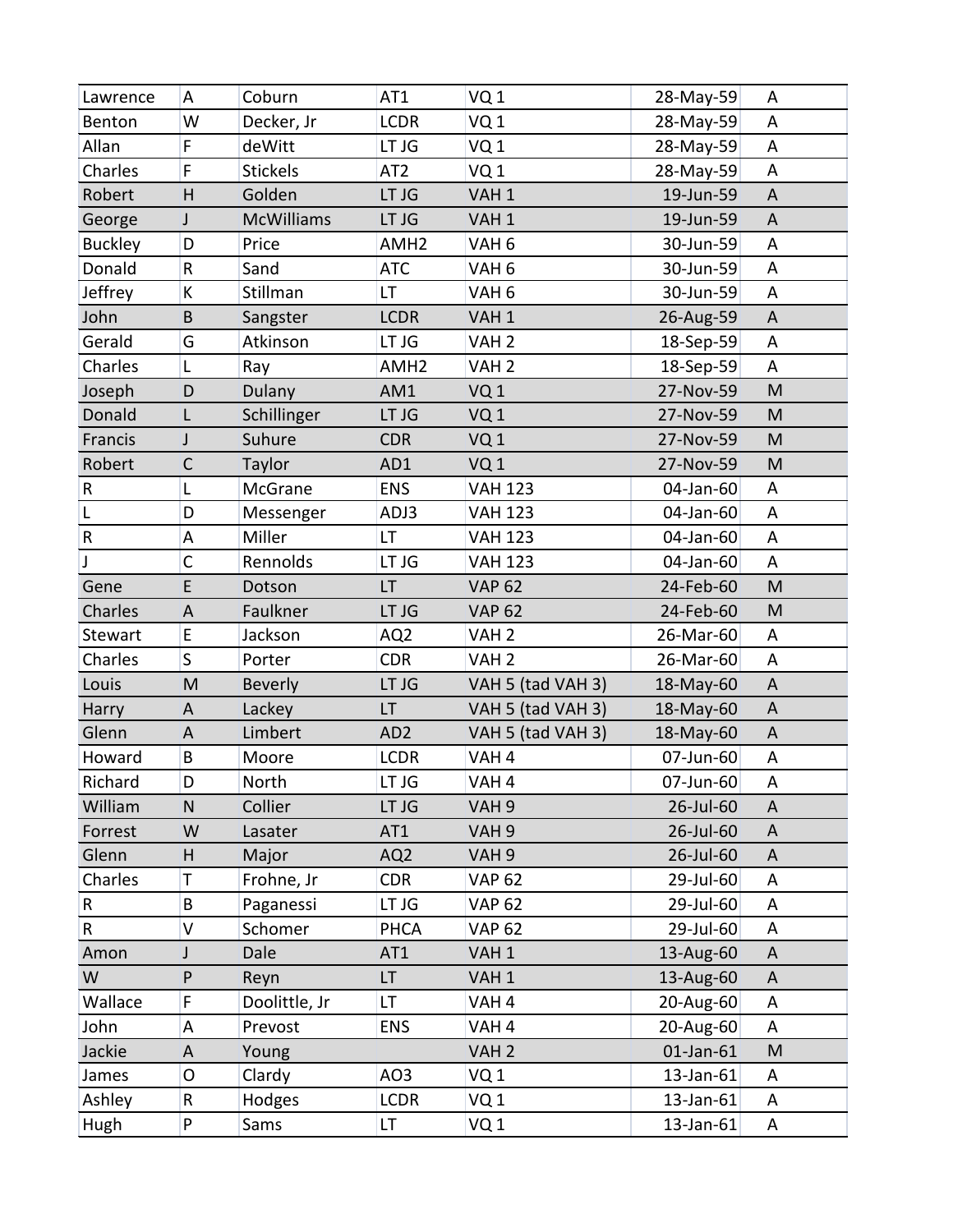| Edward       |              | Taylor          | AM1             | VQ1              | 13-Jan-61 | A |
|--------------|--------------|-----------------|-----------------|------------------|-----------|---|
| Phillip      | $\mathsf{C}$ | <b>Brown</b>    | <b>ENS</b>      | <b>VAH 13</b>    | 27-Jan-61 | A |
| David        | L            | Cortright       | AE3             | <b>VAH 13</b>    | 27-Jan-61 | A |
| P            | $\mathsf{S}$ | Harward         | <b>CDR</b>      | <b>VAH 13</b>    | 27-Jan-61 | A |
| Henry        | К            | White           | AMH1            | <b>VAH 13</b>    | 27-Jan-61 | A |
| Ted          | Г            | Crittenden      | BM <sub>2</sub> | <b>VAH 123</b>   | 07-Mar-61 | A |
| William      | $\sf R$      | Moore           | <b>CDR</b>      | <b>VAH 123</b>   | 07-Mar-61 | Α |
| Lowell       | $\mathsf{S}$ | <b>Barsness</b> | AE <sub>2</sub> | <b>VAH 11</b>    | 21-Mar-61 | A |
| Charles      | $\mathsf{O}$ | Donnaud         | <b>CDR</b>      | <b>VAH 11</b>    | 21-Mar-61 | A |
| Thomas       | $\sf R$      | Moltoy          | <b>ENS</b>      | <b>VAH 11</b>    | 21-Mar-61 | A |
| Tom          | P            | Behrman         | LT JG           | <b>VAH 11</b>    | 06-Oct-61 | A |
| D            | B            | <b>Brown</b>    | <b>LCDR</b>     | <b>VAH 11</b>    | 06-Oct-61 | A |
| R            | E            | Hennessy        | AQB1            | <b>VAH 11</b>    | 06-Oct-61 | A |
| Donald       | J            | <b>Brough</b>   | LT.             | VAH <sub>5</sub> | 12-Oct-61 | A |
| <b>Bruce</b> | Н            | Graham          | LT.             | VAH <sub>5</sub> | 12-Oct-61 | A |
| Harold       | R            | Kelsey          | AO1             | VAH <sub>5</sub> | 12-Oct-61 | A |
| Malcom       | A            | Lea             | <b>CDR</b>      | VAH <sub>5</sub> | 12-Oct-61 | A |
| Adrian       | D            | <b>Spees</b>    | LT              | <b>VAH 11</b>    | 12-Oct-61 | A |
| Robert       | M            | Weaver          | AM <sub>2</sub> | <b>VAH 11</b>    | 12-Oct-61 | A |
| Thomas       | J            | <b>Beadles</b>  | LT JG           | VAH <sub>2</sub> | 13-Jan-62 | A |
| Albert       | W            | Forkner         | AQ <sub>2</sub> | VAH <sub>2</sub> | 13-Jan-62 | A |
| Wallace      | B            | <b>Mechling</b> | LT              | VAH <sub>2</sub> | 13-Jan-62 | A |
| $\mathsf{J}$ | W            | <b>Bush</b>     | AO <sub>3</sub> | VAH <sub>1</sub> | 15-Jan-62 | A |
| $\mathsf C$  |              | Hodgate         | LT              | VAH <sub>1</sub> | 15-Jan-62 | A |
| H            | $\mathsf{O}$ | <b>Marks</b>    | ATR3            | VAH <sub>1</sub> | 15-Jan-62 | A |
| Paul         | D            | Cunningham      | AM1             | <b>VAH 11</b>    | 25-Jun-62 | A |
| H            | J            | Hudome          | LT              | <b>VAH 11</b>    | 25-Jun-62 | A |
| Marvin       | $\sf R$      | <b>Davis</b>    | <b>LT</b>       | VAH <sub>6</sub> | 13-Nov-62 | L |
| Louis        |              | Klesalek        | AQ1             | VAH <sub>6</sub> | 13-Nov-62 | L |
| Paul         | D            | Van Vleet       | LT JG           | VAH <sub>6</sub> | 13-Nov-62 | L |
| Charles      | E            | Andrews, III    | <b>LCDR</b>     | VAH <sub>5</sub> | 28-Dec-62 | A |
| George       | S.           | Roberts         | <b>ENS</b>      | VAH <sub>5</sub> | 28-Dec-62 | A |
| Harold       | R            | Sundvall        | <b>ADJC</b>     | VAH <sub>5</sub> | 28-Dec-62 | A |
| John         | $\mathsf{C}$ | Shoemaker       | LT.             | <b>VAH 13</b>    | 04-Mar-63 | A |
| James        | J            | Wilson, Jr      | <b>LCDR</b>     | <b>VAH 13</b>    | 04-Mar-63 | L |
| Dean         | M            | Brown           | LT              | <b>VAH 123</b>   | 14-Mar-63 | A |
| Norman       | F.           | Vogt            | ADJ3            | <b>VAH 123</b>   | 14-Mar-63 | A |
| Carlyle      |              | Hatley          | PR1             | <b>VAH 10</b>    | 05-Jul-63 | A |
| William      | L            | Aldrich         | LT JG           | <b>VAH 123</b>   | 27-Nov-63 | A |
| Fritz        | D            | Meier           | ADJ3            | <b>VAH 123</b>   | 27-Nov-63 | A |
| Ray          |              | English         | LT              | VAH <sub>8</sub> | 12-Dec-63 | A |
| Charles      | E            | Guthrie         | <b>CDR</b>      | VAH <sub>8</sub> | 12-Dec-63 | A |
| $\mathsf{R}$ | J            | Marshall        | ATC             | VAH <sub>8</sub> | 12-Dec-63 | A |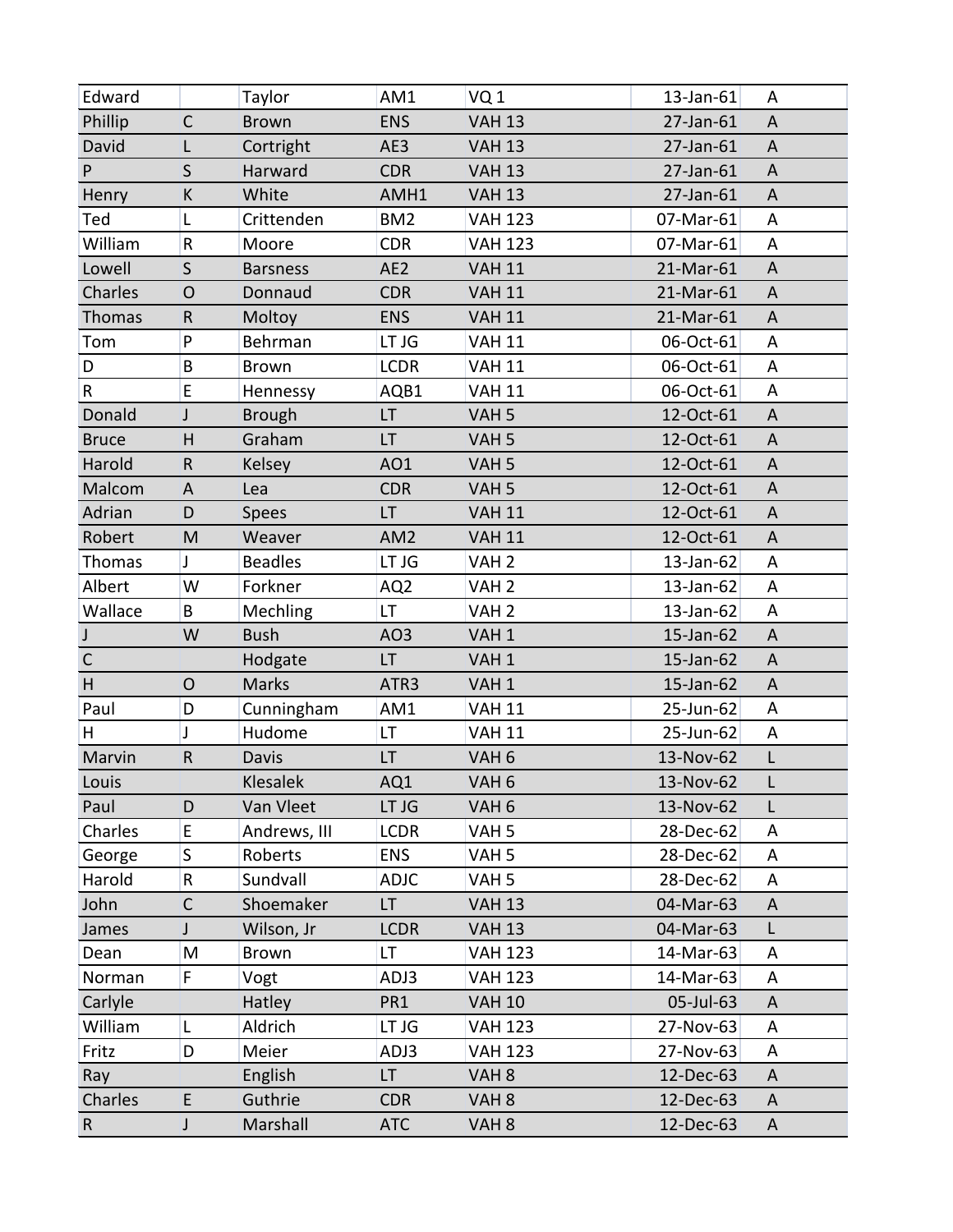| Charles  | B           | Hood          | AQB3             | <b>VAP 62</b>    | 28-Jun-64 | A      |
|----------|-------------|---------------|------------------|------------------|-----------|--------|
| Robert   | R           | McCright      | <b>LT</b>        | <b>VAP 62</b>    | 28-Jun-64 | A      |
| $\sf B$  | W           | Bartholomew   | <b>CDR</b>       | <b>VAH 11</b>    | 19-Jul-64 | A      |
| A        | J           | Goldstein     | LT (Med)         | <b>VAH 11</b>    | 19-Jul-64 | A      |
| Henry    | P           | <b>Duris</b>  | <b>LCDR</b>      | <b>NARF</b>      | 27-Oct-64 | A      |
| Glenn    | E           | Pender        | ADJ2             | <b>NARF</b>      | 27-Oct-64 | A      |
| Authur   | J           | Perkett       | <b>CDR</b>       | <b>NARF</b>      | 27-Oct-64 | A      |
| George   | F           | Coubrough     | ATN <sub>2</sub> | VAH <sub>4</sub> | 27-Dec-64 | A      |
| John     | A           | Ebers         | LT JG            | VAH <sub>4</sub> | 08-Feb-65 | A      |
| Jack     | ${\sf N}$   | Gardner       | AQB3             | VAH <sub>4</sub> | 08-Feb-65 | A      |
| Frederic | W           | Smith         | <b>CDR</b>       | VAH <sub>4</sub> | 08-Feb-65 | A      |
| Dwight   | G           | Frakes        | <b>BMC</b>       | VAH <sub>2</sub> | 24-Feb-65 | L      |
| W        | R           | Grayson       | <b>CDR</b>       | VAH <sub>4</sub> | 01-Apr-66 | L      |
| William  |             | Kohlrusch     | LT JG            | VAH <sub>4</sub> | 01-Apr-66 | L      |
| Melvin   | T           | Krech         | ADJ1             | VAH <sub>4</sub> | 01-Apr-66 | L      |
| William  | A           | Glasson       | <b>LCDR</b>      | VAH <sub>4</sub> | 12-Apr-66 | $\cup$ |
| Reuben   | B           | Harris        | <b>ATCS</b>      | VAH <sub>4</sub> | 12-Apr-66 | $\cup$ |
| Larry    | M           | Jordon        | LT JG            | VAH <sub>4</sub> | 12-Apr-66 | U      |
| Kenneth  | W           | Pugh          | <b>PRCS</b>      | VAH <sub>4</sub> | 12-Apr-66 | U      |
| Joseph   | W           | Aubin         | <b>ATC</b>       | VQ <sub>2</sub>  | 26-May-66 | Г      |
| Richard  |             | Hunt          | ATR3             | VQ <sub>2</sub>  | 26-May-66 | L      |
| Walter   | A           | Linzy         | LT               | VQ <sub>2</sub>  | 26-May-66 | L      |
| Richard  | D           | Stocker       | ATR3             | VQ <sub>2</sub>  | 26-May-66 | L      |
| George   | G           | Gierak        | LT JG            | <b>VAP 61</b>    | 13-Jun-66 | $\cup$ |
| John     | T           | Glanville, Jr | <b>LCDR</b>      | <b>VAP 61</b>    | 13-Jun-66 | $\cup$ |
| B        | B           | Lambton       | PO <sub>3</sub>  | <b>VAP 61</b>    | 13-Jun-66 | U      |
| Melvin   | F           | Colby         | AO1              | VAH <sub>2</sub> | 06-Oct-66 | A      |
| Carroll  | L           | Gibson        | <b>ENS</b>       | VAH <sub>2</sub> | 06-Oct-66 | A      |
| Deighton | A           | Hunt          | LT.              | VAH <sub>2</sub> | 06-Oct-66 | A      |
| George   | K           | Farris        | <b>LCDR</b>      | VAH <sub>4</sub> | 26-Oct-66 | A      |
| James    | A           | Smith         | <b>LCDR</b>      | VAH <sub>4</sub> | 26-Oct-66 | A      |
| Lawrence |             | Gallagher     | AT <sub>1</sub>  | VQ <sub>2</sub>  | 03-Nov-66 | U      |
| Keith    | A           | <b>Kleis</b>  | ADJ2             | VQ <sub>2</sub>  | 03-Nov-66 | A      |
| Monard   | L           | Lilleboe      | <b>LCDR</b>      | VQ <sub>2</sub>  | 03-Nov-66 | $\cup$ |
| David    | W           | McCusker      | ATR3             | VQ <sub>2</sub>  | 03-Nov-66 | U      |
| James    | Н           | Stilz         | LT JG            | VQ <sub>2</sub>  | 03-Nov-66 | U      |
| Victor   | $\mathsf C$ | Vogel         | LT JG            | VQ <sub>2</sub>  | 03-Nov-66 | $\cup$ |
| Edward   | L           | Grady         | <b>CDR</b>       | <b>VAP 61</b>    | 15-Nov-66 | L      |
| Peter    | W           | Klein         | Tech Rep         | <b>VAP 61</b>    | 15-Nov-66 | L      |
| Carroll  | O           | Crain         | <b>LCDR</b>      | VAH <sub>4</sub> | 08-Mar-67 | A      |
| Ronald   | E           | Galvin        | ATN3             | VAH <sub>4</sub> | 08-Mar-67 | A      |
| George   | F           | Pawlish       | LT JG            | VAH <sub>4</sub> | 08-Mar-67 | A      |
| Robert   | R           | Kornegay      | <b>LCDR</b>      | NAF China Lake   | 15-Mar-67 | A      |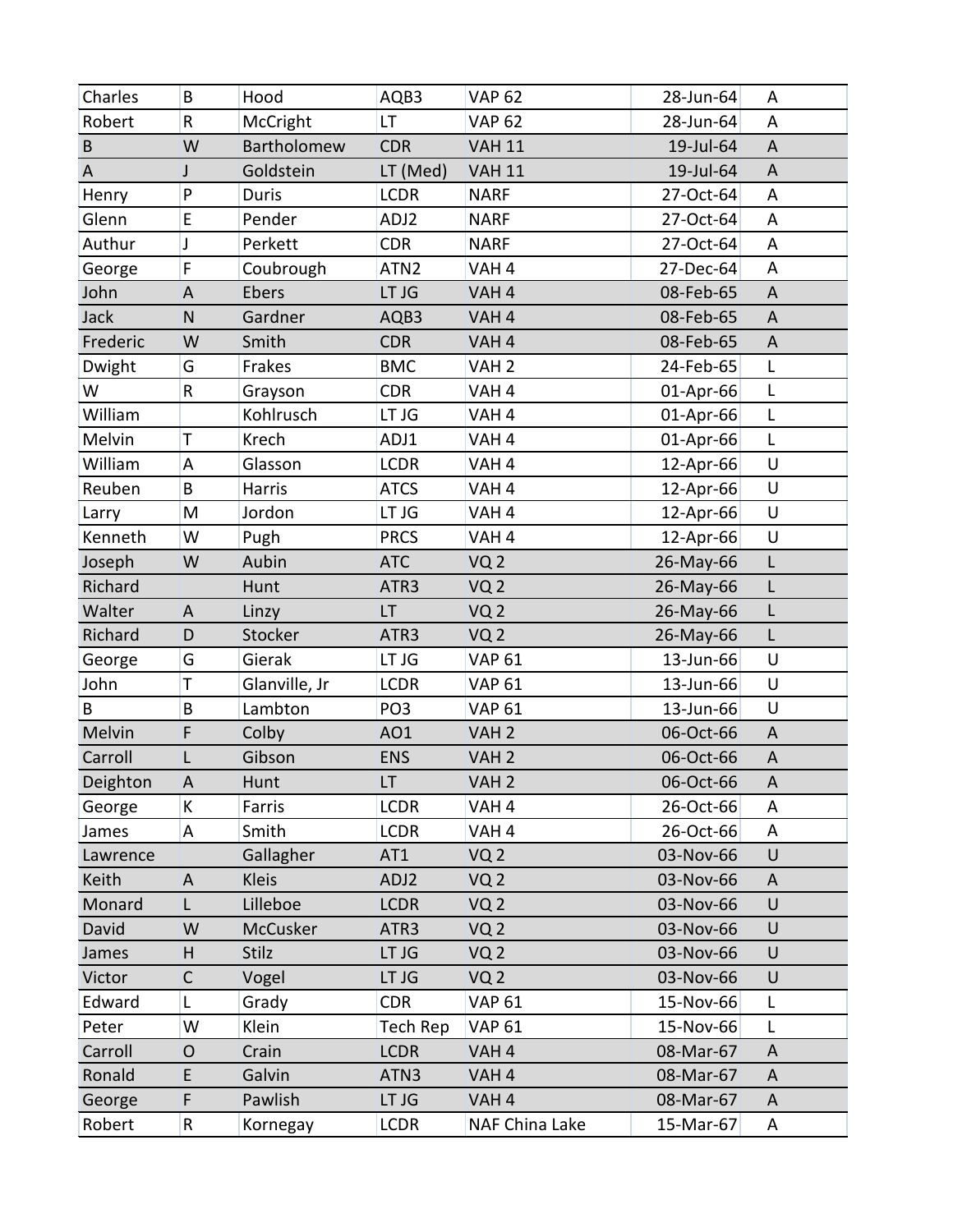| William      | L       | Reardon           | <b>CDR</b>  | NAF China Lake      | 15-Mar-67    | A |
|--------------|---------|-------------------|-------------|---------------------|--------------|---|
| Vernon       | К       | Whipkey           | ADJ1        | NAF China Lake      | 15-Mar-67    | A |
| D            | E       | <b>King</b>       | <b>LCDR</b> | <b>VAH 123</b>      | 05-Apr-67    | A |
| $\mathsf{C}$ | V       | Miller            | <b>CPO</b>  | <b>VAH 123</b>      | 05-Apr-67    | A |
| Richard      | E       | Parks             | <b>LCDR</b> | <b>VAH 123</b>      | 05-Apr-67    | A |
|              | M       | Reader            | LT          | <b>VAH 123</b>      | 05-Apr-67    | A |
| Charles      | D       | Hardie            | AE2         | VAH <sub>4</sub>    | 28-Jul-67    | U |
| <b>Bruce</b> | M       | Patterson         | <b>ENS</b>  | VAH <sub>4</sub>    | 28-Jul-67    | U |
| Ronald       | A       | <b>BoisClaire</b> | ADJ2        | VAP 62 (tad VAP 61) | 25-Aug-67    | L |
| Edward       | J       | Jacobs            | <b>CDR</b>  | VAP 62 (tad VAP 61) | 25-Aug-67    | L |
| James        | J       | Zavocky           | LT JG       | VAP 62 (tad VAP 61) | 25-Aug-67    | L |
| Robert       | R       | Vaughan           | <b>LCDR</b> | <b>VAP 61</b>       | 14-Oct-67    | A |
| Hans         | H       | Grauert           | LT JG       | VAH <sub>8</sub>    | 03-Nov-67    | L |
| Peter        | N       | Krusi             | <b>LCDR</b> | VAH <sub>8</sub>    | 03-Nov-67    | L |
| Richard      | W       | Sandifer          | ADJ2(AC)    | VAH <sub>8</sub>    | 03-Nov-67 A  |   |
| Richard      | T       | Dennison          | <b>LCDR</b> | <b>VAP 61</b>       | 01-Jan-68    | L |
| Terry        | H       | Hanley            | <b>LTJG</b> | <b>VAP 61</b>       | 01-Jan-68    | L |
| Henry        | H       | Herrin            | <b>PHC</b>  | <b>VAP 61</b>       | $01$ -Jan-68 | L |
| Charles      | L       | <b>Best</b>       | LT.         | VQ <sub>2</sub>     | 04-Jun-68    | A |
| Theodore     | E       | Daum              | <b>CDR</b>  | VQ <sub>2</sub>     | 04-Jun-68    | A |
| <b>Bruce</b> | P       | Ford              | <b>LCDR</b> | VQ <sub>2</sub>     | 04-Jun-68    | A |
| James        | W       | Frazee            | <b>LCDR</b> | VQ <sub>2</sub>     | 04-Jun-68    | A |
| Darrell      | $\sf R$ | <b>Brooks</b>     | <b>LCDR</b> | <b>VAH 123</b>      | 24-Jul-68    | L |
| Floyd        | R       | Wood              | ADJ1        | <b>VAH 123</b>      | 24-Jul-68    | L |
| Charles      | D       | Lindbloom         | PN1         | <b>VAP 61</b>       | 20-Aug-68    | Г |
| Michael      | R       | Mahoney           | ADJ1        | <b>VAH 10</b>       | 03-Oct-68    | L |
| Richard      | н       | Edwards           | ATC (AC)    | <b>VAQ 132</b>      | 04-Dec-68    | L |
| Tommy        | H       | Masten            | LT JG       | <b>VAQ 132</b>      | 04-Dec-68    | L |
| Rodney       | M       | Chapman           | <b>LCDR</b> | <b>VAH 10</b>       | 17-Feb-69    | L |
| Stanley      | M       | Jerome            | AMS1        | <b>VAH 10</b>       | 17-Feb-69    | L |
| Eddie        | $\sf R$ | Schimmels         | AO1         | <b>VAH 10</b>       | 17-Feb-69    | L |
| William      | R       | Pope              | <b>ADJC</b> | <b>VAH 123</b>      | 18-Feb-70    | A |
| Floyd        | R       | <b>Bond</b>       | AO1         | VQ <sub>2</sub>     | 26-Feb-70    | U |
| Roger        | B       | Thrasher          | <b>LCDR</b> | VQ <sub>2</sub>     | 26-Feb-70    | U |
| Thomas       |         | Walls             | LT          | VQ 2                | 26-Feb-70    | U |
| Edwin        | $\sf R$ | Conner            | <b>ADCS</b> | <b>VAQ 135</b>      | 16-May-70    | A |
| Eugene       | F       | <b>McNally</b>    | <b>LCDR</b> | <b>VAQ 135</b>      | 16-May-70    | A |
| Richard      | $\sf R$ | Skeen             | <b>CDR</b>  | <b>VAQ 135</b>      | 16-May-70    | A |
| Barry        | А       | <b>Bidwell</b>    | ADJ2        | <b>VAQ 130</b>      | 18-Jun-71    | A |
| Raymond      | V       | Deblasio          | LT JG       | VAQ 130             | 18-Jun-71    | A |
| John         | R       | Painter           | LT          | <b>VAQ 130</b>      | 18-Jun-71    | L |
| David        | Н       | Grant             | LT JG       | <b>VAQ 33</b>       | 10-Oct-72    | A |
| Jeffery      | R       | Haushalter        | LT JG       | <b>VAQ 33</b>       | 10-Oct-72    | A |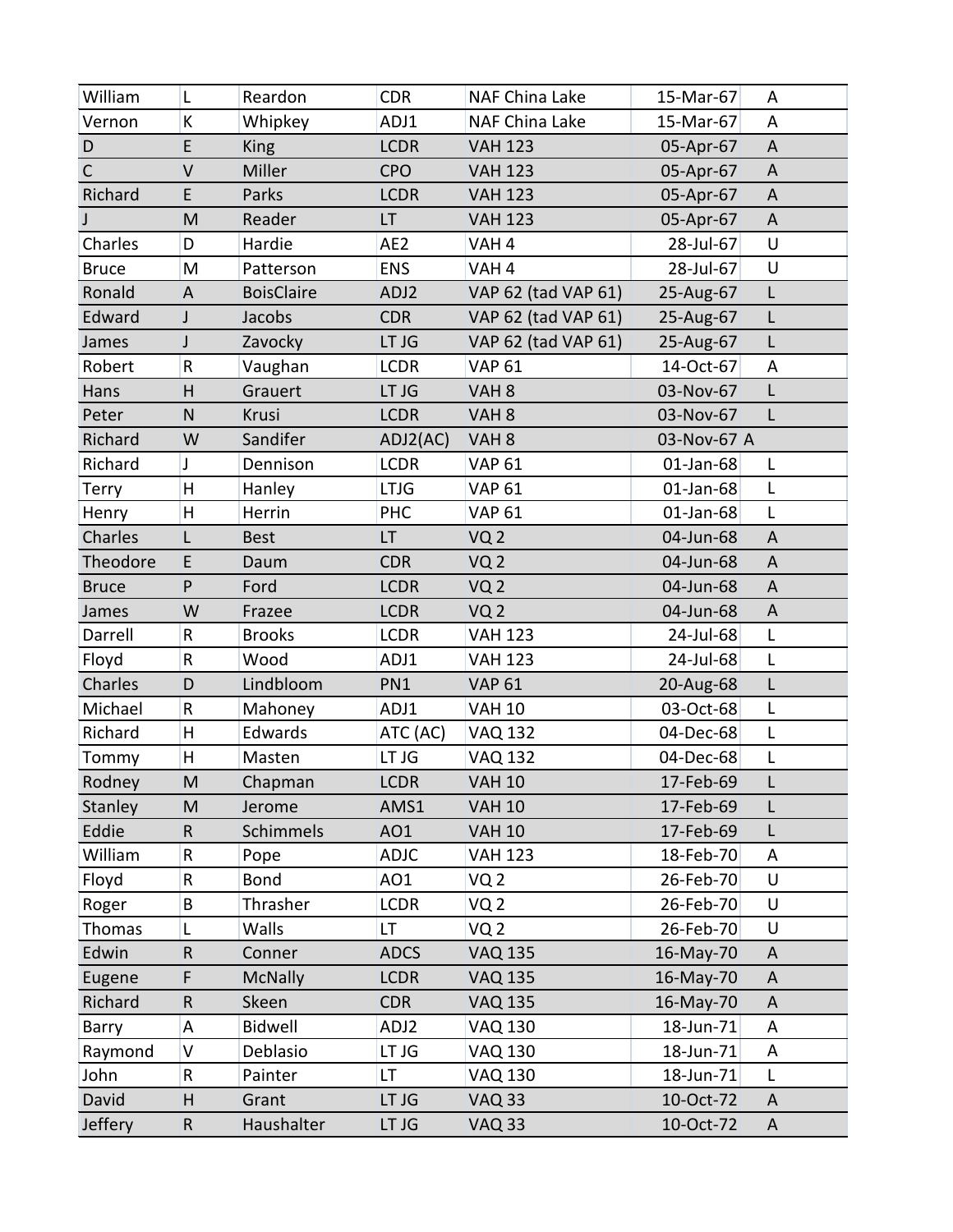| Ronald       | B            | Ritchie           | LT JG            | <b>VAQ 33</b>   | 10-Oct-72 | A           |
|--------------|--------------|-------------------|------------------|-----------------|-----------|-------------|
| Russell      |              | Neynaber          | ADJ2             | NARU Alameda    | 29-Oct-72 | A           |
| Perry        | A            | Wilkey            | <b>CDR</b>       | NARU Alameda    | 29-Oct-72 | A           |
| Keith        | $\mathsf A$  | Christophersen    | $Lt($ jg $)$     | <b>VAQ 130</b>  | 21-Jan-73 | A           |
| Charles      | L            | Parker            | Lcdr             | <b>VAQ 130</b>  | 21-Jan-73 | A           |
| Richard      | D            | Wiehr             | AT <sub>2</sub>  | <b>VAQ 130</b>  | 21-Jan-73 | A           |
| Jerome       | $\mathsf C$  | Ragen             | <b>LCDR</b>      | <b>RVAH3</b>    | 27-Aug-73 | A           |
| William      | P            | <b>Beuler</b>     | AE <sub>2</sub>  | VQ <sub>2</sub> | 09-Jul-74 | A           |
| Robert       | F            | Carney            | AMH <sub>2</sub> | VQ <sub>2</sub> | 09-Jul-74 | A           |
| Robert       | $\mathsf{S}$ | Cherrington       | ADJ2             | VQ <sub>2</sub> | 09-Jul-74 | A           |
| Douglas      | ${\sf N}$    | Davis             | LT JG            | VQ <sub>2</sub> | 09-Jul-74 | A           |
| Orval        |              | May               | ADJ3             | VQ <sub>2</sub> | 09-Jul-74 | A           |
| John         | G            | Pauljohn          | AQ <sub>2</sub>  | VQ <sub>2</sub> | 09-Jul-74 | A           |
| Carl         | F            | Schwartz          | AE3              | VQ <sub>2</sub> | 09-Jul-74 | A           |
| Dwight       |              | Worrell           | <b>LCDR</b>      | VQ <sub>2</sub> | 09-Jul-74 | A           |
| John         | L            | Bell              | <b>LCDR</b>      | <b>VAQ 308</b>  | 10-Sep-77 | A           |
| James        | R            | Sullivan          | AME <sub>2</sub> | <b>VAQ 308</b>  | 10-Sep-77 | Α           |
| Michael      | $\mathsf{S}$ | Lacy              | <b>ADC</b>       | <b>NATC</b>     | 26-Jan-80 | A           |
| Rowland      | D            | Stanley (USAF)    | <b>MAJOR</b>     | <b>NATC</b>     | 26-Jan-80 | A           |
| Terrance     | $\mathsf J$  | Harrison          | <b>AMHAN</b>     | VQ <sub>2</sub> | 17-Aug-80 | Α           |
| Michael      | F            | <b>Brown</b>      | LT               | VQ <sub>1</sub> | 04-Aug-82 | $\mathsf A$ |
| Frank        | N            | Kertscher         | LT               | VQ <sub>1</sub> | 04-Aug-82 | A           |
| David        | A            | Pies              | LT JG            | VQ <sub>1</sub> | 04-Aug-82 | A           |
| <b>Terry</b> | D            | Smith             | <b>NPO</b>       | VQ <sub>1</sub> | 04-Aug-82 | A           |
| Willaim      | B            | Snider            | PO <sub>2</sub>  | VQ <sub>1</sub> | 04-Aug-82 | A           |
| <b>Brian</b> | S            | Watson            | PO <sub>3</sub>  | VQ <sub>1</sub> | 04-Aug-82 | $\mathsf A$ |
| John         | T            | Clark             | AMSC             | VQ <sub>1</sub> | 23-Jan-85 | L           |
| Thomas       | J            | Degryse           | AD3              | VQ1             | 23-Jan-85 | L           |
| Robert       | E            | Delateur          | <b>LCDR</b>      | VQ <sub>1</sub> | 23-Jan-85 | L           |
| Thomas       | J            | Jorgensen         | AT3              | VQ <sub>1</sub> | 23-Jan-85 | L           |
| Marshall     | M            | Laird             | LT.              | VQ <sub>1</sub> | 23-Jan-85 | L           |
| Carlos       | А            | Miller            | LT               | VQ <sub>1</sub> | 23-Jan-85 | L           |
| John         | T            | Mitchell          | <b>CDR</b>       | VQ <sub>1</sub> | 23-Jan-85 | L           |
| David        | К            | <b>Nichols</b>    | <b>AEC</b>       | VQ <sub>1</sub> | 23-Jan-85 | L           |
| Richard      | Α            | Thompson          | LT JG            | VQ <sub>1</sub> | 23-Jan-85 | L           |
| Stephan      | Н            | <b>Batchelder</b> | LT.              | VQ <sub>2</sub> | 25-Jan-87 | A           |
| Ronald       | R            | Callander         | <b>LCDR</b>      | VQ <sub>2</sub> | 25-Jan-87 | A           |
| Richard      | A            | <b>Herzing</b>    | AT <sub>2</sub>  | VQ <sub>2</sub> | 25-Jan-87 | A           |
| Alvin        | A            | Levine            | LT.              | VQ <sub>2</sub> | 25-Jan-87 | A           |
| Patrick      | P            | Price             | CTI <sub>3</sub> | VQ <sub>2</sub> | 25-Jan-87 | A           |
| James        | D            | Richards          | LT               | VQ <sub>2</sub> | 25-Jan-87 | A           |
| Craig        | H            | Rudolf            | CTI <sub>3</sub> | VQ <sub>2</sub> | 25-Jan-87 | A           |
| David        | J            | Madison           | LT JG            | VQ 1            | 26-Jun-87 | A           |